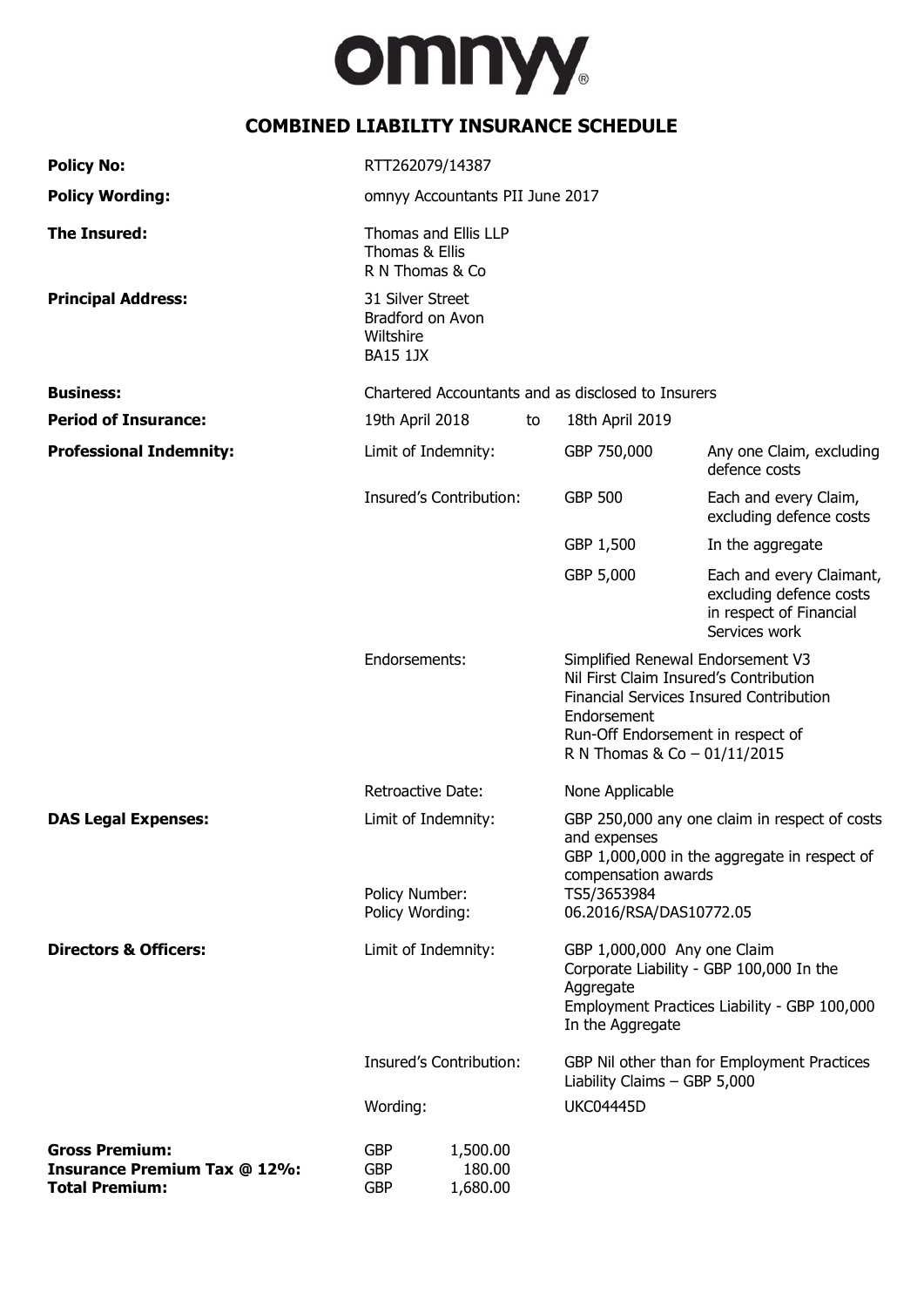| 22nd March 2018                                                                      |      |  |  |  |
|--------------------------------------------------------------------------------------|------|--|--|--|
| 30th March 2016                                                                      |      |  |  |  |
| Lockton Profin Claims, The St Botolph Building,<br>138 Houndsditch, London, EC3A 7AG |      |  |  |  |
| 0207 933 0000<br>Tel: I<br>Email:<br>profinclaims@uk.lockton.com                     |      |  |  |  |
| Omnyy LLP writing on behalf of:-                                                     |      |  |  |  |
| Royal & Sun Alliance Insurance plc                                                   |      |  |  |  |
| Royal & Sun Alliance Insurance plc                                                   | 100% |  |  |  |
|                                                                                      |      |  |  |  |
|                                                                                      |      |  |  |  |

**Dated: 25/04/2018 Signed:**

**Contractor** 

**Kriss Stevens**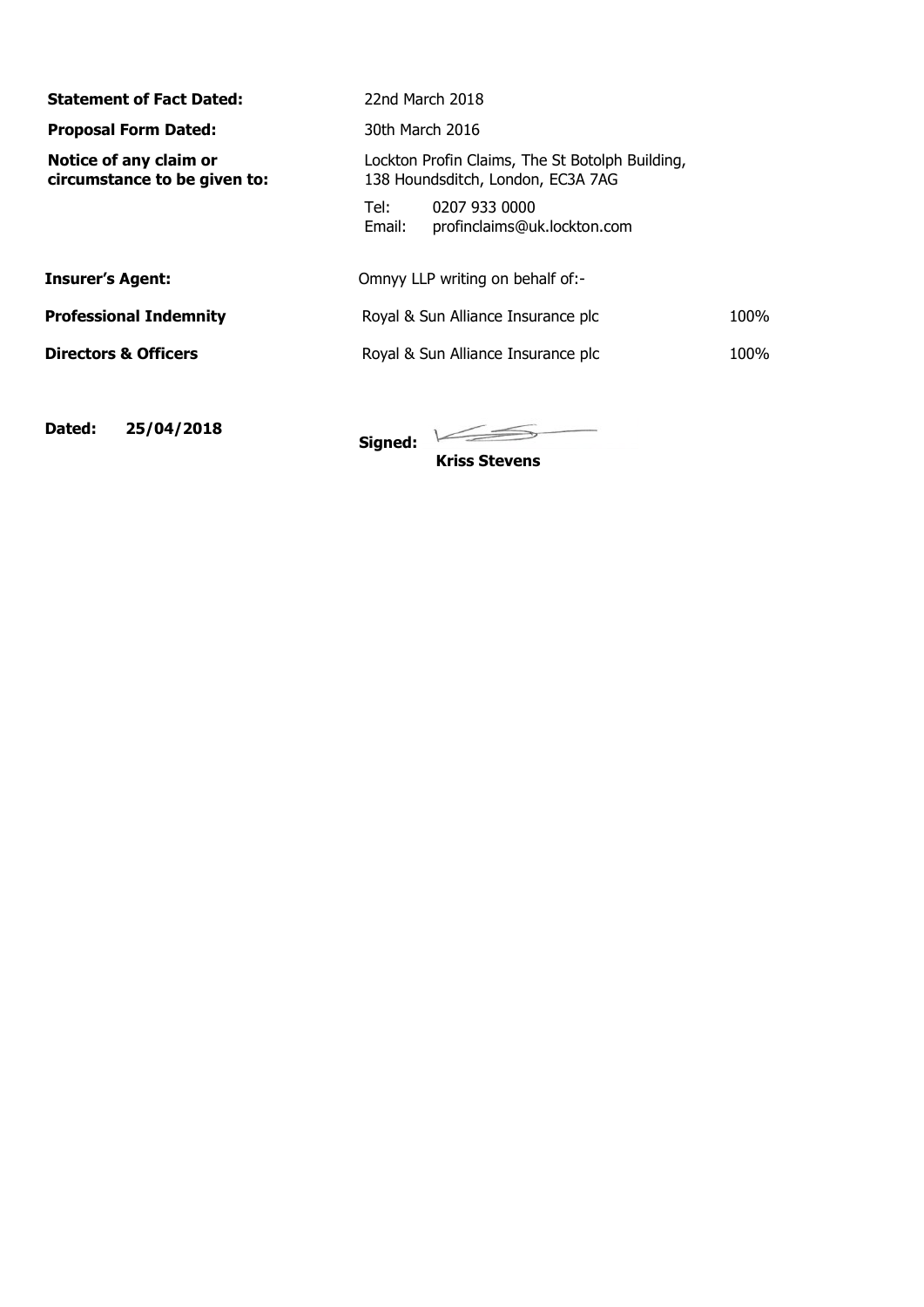# **SIMPLIFIED RENEWAL ENDORSEMENT (V. 3)**

Upon expiry of the Period of Insurance the Insurer agrees to automatically continue this Policy for a further period of 12 months provided that:

- 1. A credit agreement or direct debit mandate in respect of the premium due for the next 12 months remains in force or full premium payment otherwise settled within 30 days of renewal
- 2. No claims or circumstances have been notified during the expiring Period of Insurance
- 3. No increase in reserves or claims settled during the expiring Period of Insurance on any previously notified claim or circumstance.
- 4. Any changes to the business of the Insured are within the parameters detailed in any Review Notice issued by the Insurer
- 5. The Insurer has not issued notice of cancellation
- 6. The Insured has not advised the Insurer that this Policy is to be lapsed at expiry of the Period of Insurance

In the case of points 2 & 3 above, completion of a proposal form may be required.

For the purposes of this Policy each further period of 12 months shall be deemed to be the Period of **Insurance** 

The annual premium and Policy Terms and Conditions shall remain unchanged in respect of subsequent Periods of Insurance unless the Insurer provides written notice of any changes at least 30 days prior to the expiry of any Period of Insurance

Should the Insured

- A) cancel any credit agreement or direct debit mandate relating to this Policy and fail to pay immediately to the Insurer the full amount of the Premium or
- B) fail to take the action specified in any default notice issued before the date shown therein the insurance by this Policy is thereupon cancelled

Definition

For the purposes of this Endorsement **Review Notice** shall mean a Proposal form or Statement of Fact or other. The Statement of Fact issued by the Insurer prior to expiry of the Period of Insurance detailing assumptions regarding the Insured's business and other facts material to this Policy which the Insured will be requested to review and where applicable provide additional information to the Insurer before the Insurer will agree to continue this Policy

### **NIL FIRST CLAIM INSURED'S CONTRIBUTION ENDORSEMENT V2**

The Insured's Contribution is Nil in respect of the first Claim notified in the Period of Insurance.

The amount specified in the Schedule is the Insured's Contribution for each and every claim thereafter, subject to any aggregate that may apply.

The Nil Insured's Contribution will not apply to the first claim where a specific increased Contribution has been imposed by insurers and specified in the Schedule or by Endorsement.

Subject otherwise to all the Terms, Exclusions and Conditions of this Insurance.